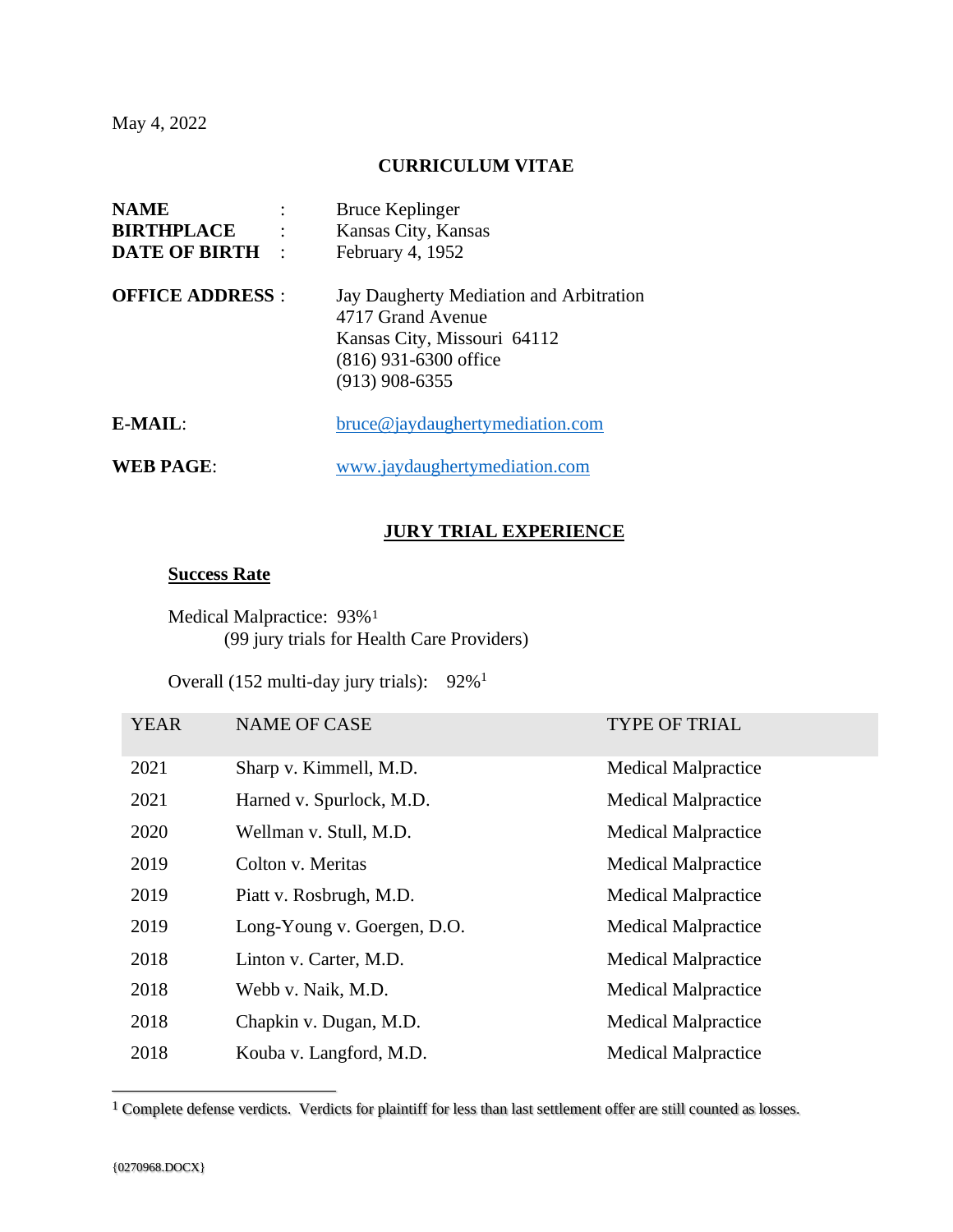| 2017 | Ogilvie v. Calcote, M.D.       | <b>Medical Malpractice</b> |
|------|--------------------------------|----------------------------|
| 2016 | Bodenhausen v. Kushangi, M.D.  | <b>Medical Malpractice</b> |
| 2016 | Gantt v. King, M.D.            | <b>Medical Malpractice</b> |
| 2016 | Shaffer v. Solano, DDS         | <b>Dental Malpractice</b>  |
| 2016 | Hurst v. Eubanks, M.D.         | <b>Medical Malpractice</b> |
| 2015 | Murillo v. Rapley, M.D.        | <b>Medical Malpractice</b> |
| 2015 | Lundeen v. Lentell, M.D.       | <b>Medical Malpractice</b> |
| 2015 | Payton v. Lu, M.D.             | <b>Medical Malpractice</b> |
| 2014 | Shen v. Decker, M.D.           | <b>Medical Malpractice</b> |
| 2014 | Waters v. Mitchell, M.D.       | <b>Medical Malpractice</b> |
| 2014 | Burnette v. Eubanks, M.D.      | <b>Medical Malpractice</b> |
| 2014 | Schlaikjer v. Kaplan, M.D.     | <b>Medical Malpractice</b> |
| 2013 | Hager v. Eubanks, M.D.         | <b>Medical Malpractice</b> |
| 2013 | Sherrer v. Raghuveer, M.D.     | <b>Medical Malpractice</b> |
| 2013 | Welch v. Schroll, M.D.         | <b>Medical Malpractice</b> |
| 2012 | Frisbie v. Johnson, M.D.       | <b>Medical Malpractice</b> |
| 2012 | Roberts v. Katta, M.D., et al. | <b>Medical Malpractice</b> |
| 2011 | Reynolds v. Hawa, M.D., et al. | <b>Medical Malpractice</b> |
| 2011 | Haley v. SMMC, et al.          | <b>Nursing Malpractice</b> |
| 2011 | Brown v. Cassella, ARNP        | <b>Nursing Malpractice</b> |
| 2011 | Goines v. Rupp, M.D.           | <b>Medical Malpractice</b> |
| 2011 | Pfister v. Boice, D.O.         | <b>Medical Malpractice</b> |
| 2010 | Brigham v. Colyer, M.D.        | <b>Medical Malpractice</b> |
| 2010 | Bowser v. Meurer, M.D.         | <b>Medical Malpractice</b> |
| 2009 | Wolf-Force v. Myers, M.D.      | <b>Medical Malpractice</b> |
| 2009 | Newallis v. Harlow, M.D.       | <b>Medical Malpractice</b> |
| 2009 | Burks v. Brandt, D.O.          | <b>Medical Malpractice</b> |
| 2009 | Bahr v. King, M.D.             | <b>Medical Malpractice</b> |
| 2009 | Taylor v. Roh, M.D.            | <b>Medical Malpractice</b> |
| 2009 | Carter v. Reardon, M.D.        | <b>Medical Malpractice</b> |
| 2008 | Khadavi v. Lankachandra, M.D.  | <b>Medical Malpractice</b> |
| 2008 | Beach v. Nemmers, M.D.         | <b>Medical Malpractice</b> |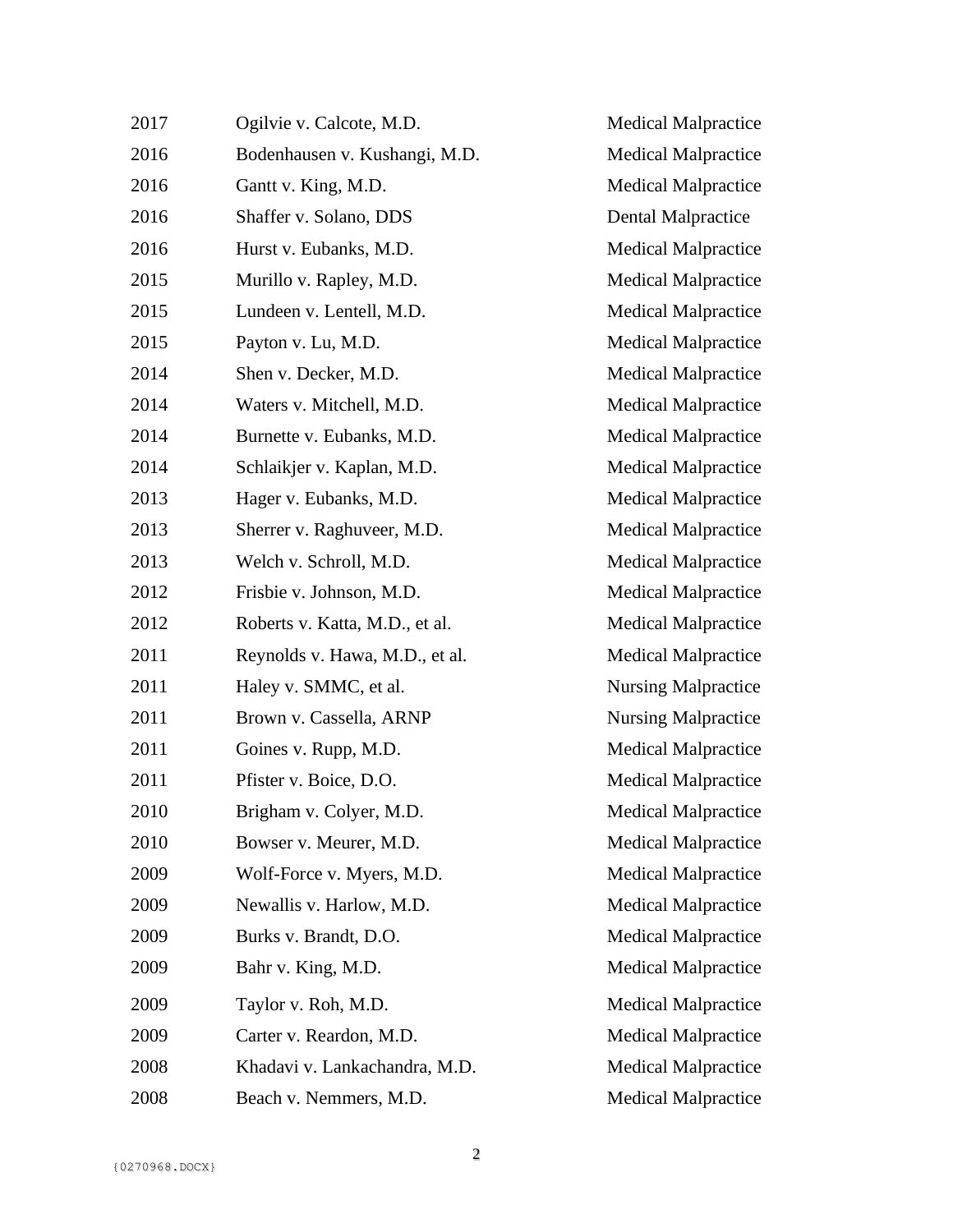| 2008 | Hatfield v. Wal-Mart Stores, Inc.  | Premises Liability                        |
|------|------------------------------------|-------------------------------------------|
| 2008 | Topper, M.D. v. HCA                | <b>Employment Contract</b><br>(Plaintiff) |
| 2008 | Larkin v. Boyle, M.D.              | <b>Medical Malpractice</b>                |
| 2007 | Conwell v. Neubauer, M.D.          | <b>Medical Malpractice</b>                |
| 2007 | Swindell v. Abney, M.D.            | <b>Medical Malpractice</b>                |
| 2007 | Cetto v. McClung, M.D.             | <b>Medical Malpractice</b>                |
| 2007 | Frazier v. Lemberger, M.D., et al. | <b>Medical Malpractice</b>                |
| 2007 | Fitzhugh v. King, M.D., et al.     | <b>Medical Malpractice</b>                |
| 2007 | Srubas v. Sharp, M.D., et al.      | <b>Medical Malpractice</b>                |
| 2006 | Wiseman v. Schroll, M.D.           | <b>Medical Malpractice</b>                |
| 2006 | Miller v. Johnson, M.D.            | <b>Medical Malpractice</b>                |
| 2006 | Battles v. Frederickson, M.D.      | <b>Medical Malpractice</b>                |
| 2006 | Walston v. Piquard, M.D.           | <b>Medical Malpractice</b>                |
| 2006 | Cossey v. Shipman, M.D.            | <b>Medical Malpractice</b>                |
| 2006 | Todd v. Lockard, M.D.              | <b>Medical Malpractice</b>                |
| 2006 | Pitts v. McKittrick, M.D., et al.  | <b>Medical Malpractice</b>                |
| 2005 | Blevens v. Holcomb, M.D.           | <b>Medical Malpractice</b>                |
| 2005 | Etter v. Sabih, M.D., et al.       | <b>Medical Malpractice</b>                |
| 2005 | Barnes v. Moore, M.D., et al.      | <b>Medical Malpractice</b>                |
| 2005 | Davis v. DeWolfe, M.D., et al.     | <b>Medical Malpractice</b>                |
| 2005 | Warhurst v. Stevens, M.D.          | <b>Medical Malpractice</b>                |
| 2004 | Marion v. Lackamp, M.D.            | <b>Medical Malpractice</b>                |
| 2004 | Meyer v. Lockard, M.D.             | Medical Malpractice (Retrial)             |
| 2004 | Armstrong v. Rigden, M.D., et al.  | <b>Medical Malpractice</b>                |
| 2004 | Kerr v. Parmar, M.D.               | <b>Medical Malpractice</b>                |
| 2004 | Rodman v. Sicat, M.D.              | <b>Medical Malpractice</b>                |
| 2004 | Carlson v. Burks, M.D.             | <b>Medical Malpractice</b>                |
| 2003 | Gingerich v. Kline, M.D.           | <b>Medical Malpractice (Retrial)</b>      |
| 2002 | Vitatoe v. Wegner, M.D.            | <b>Medical Malpractice</b>                |
| 2002 | Carter v. Hopkins, et al.          | <b>Legal Malpractice</b>                  |
| 2001 | White v. Zipper, D.O., et al.      | <b>Medical Malpractice</b>                |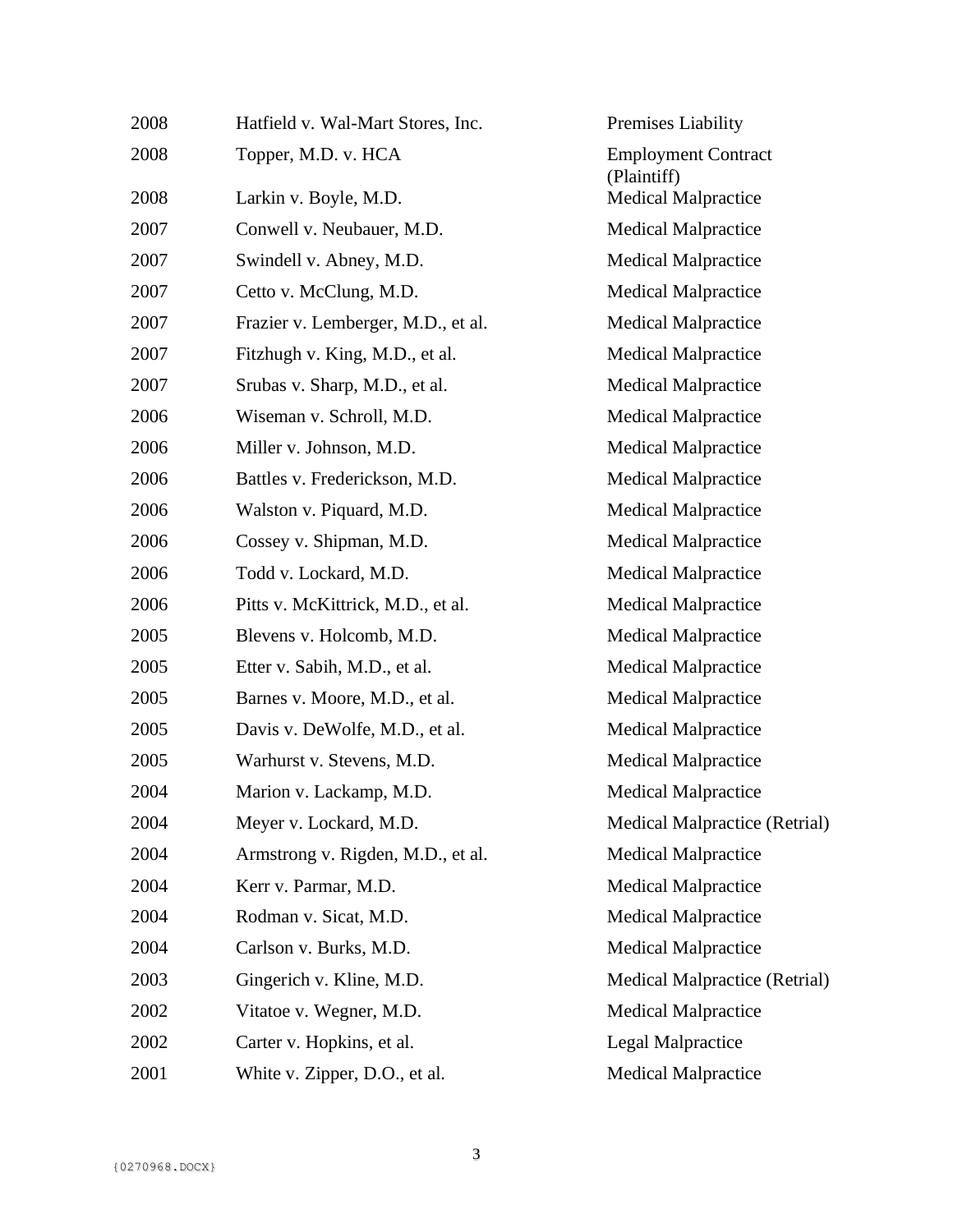| 2001 | Anna Santa Maria v. Krystof Godlewski, M.D.                             | <b>Medical Malpractice</b>                        |
|------|-------------------------------------------------------------------------|---------------------------------------------------|
| 2001 | McHenry v. ICON Health & Fitness, Inc.                                  | Personal Injury/Products Liability<br>(Plaintiff) |
| 2001 | Seippel-Cress v. LacKamp, M.D., et al.                                  | Wrongful Death (Retrial)                          |
| 2001 | Mast v. Braverman, M.D., et al.                                         | <b>Medical Malpractice</b>                        |
| 2000 | Lawver v. Nemmers, M.D.                                                 | <b>Wrongful Death</b>                             |
| 2000 | Gingerich v. Kline, M.D.                                                | <b>Medical Malpractice</b>                        |
| 2000 | Polaski v. Wal-Mart                                                     | <b>Wrongful Death</b>                             |
| 2000 | Haley v. Henehan, D.D.S.                                                | <b>Dental Malpractice</b>                         |
| 2000 | Ruddick v. Wal-Mart                                                     | <b>Wrongful Death</b>                             |
| 1999 | Portis v. Greenhaw, M.D., et al.                                        | <b>Medical Malpractice</b>                        |
| 1999 | Hanley v. Cowsert, D.D.S.                                               | <b>Dental Malpractice</b>                         |
| 1999 | Gholkar, M.D. v. Westport Anesthesia                                    | Physicians' Business Dispute<br>(Plaintiff)       |
| 1999 | Cottrell v. Tetwiler                                                    | <b>Legal Malpractice</b>                          |
| 1999 | Monroe v. Walden, M.D., et al.                                          | <b>Medical Malpractice</b>                        |
| 1998 | Blomberg v. Greenlaw, M.D., et al.                                      | <b>Medical Malpractice</b>                        |
| 1998 | Seippel-Cress v. LacKamp, M.D., et al.                                  | <b>Wrongful Death</b>                             |
| 1998 | McCann v. Geha, M.D.                                                    | <b>Medical Malpractice</b><br>(Plaintiff)         |
| 1997 | DRC Advertising v. Day Advertising                                      | <b>Commercial Litigation</b><br>(Plaintiff)       |
| 1997 | Flynn v. Gossett, D.D.S.                                                | Dental Malpractice                                |
| 1997 | Magnet, Inc. v. C.B. Specialties                                        | <b>Commercial Litigation</b><br>(Plaintiff)       |
| 1997 | Dalrymple v. Harrison                                                   | Personal Injury<br>(Plaintiff)                    |
| 1997 | Riley v. Hindupur, M.D., et al.                                         | <b>Medical Malpractice</b>                        |
| 1997 | 1st Choice Realty, Inc. v. Birmingham Fire<br>Insurance of Pennsylvania | <b>Insurance Coverage Dispute</b>                 |
| 1997 | Bitzenburg v. Advanced Transportation<br>Products                       | <b>Products Liability</b><br>(Plaintiff)          |
| 1996 | Tomes v. Dobson, et al.                                                 | Personal Injury                                   |
| 1995 | Givens v. Greenhaw, M.D.                                                | <b>Medical Malpractice</b>                        |
| 1995 | Thoren v. Anesthesia, P.A.                                              | <b>Medical Malpractice</b>                        |
| 1994 | Farney v. Ropp, M.D.                                                    | <b>Medical Malpractice</b>                        |
| 1994 | Hale v. Miller-Stauch                                                   | <b>Construction Liability</b>                     |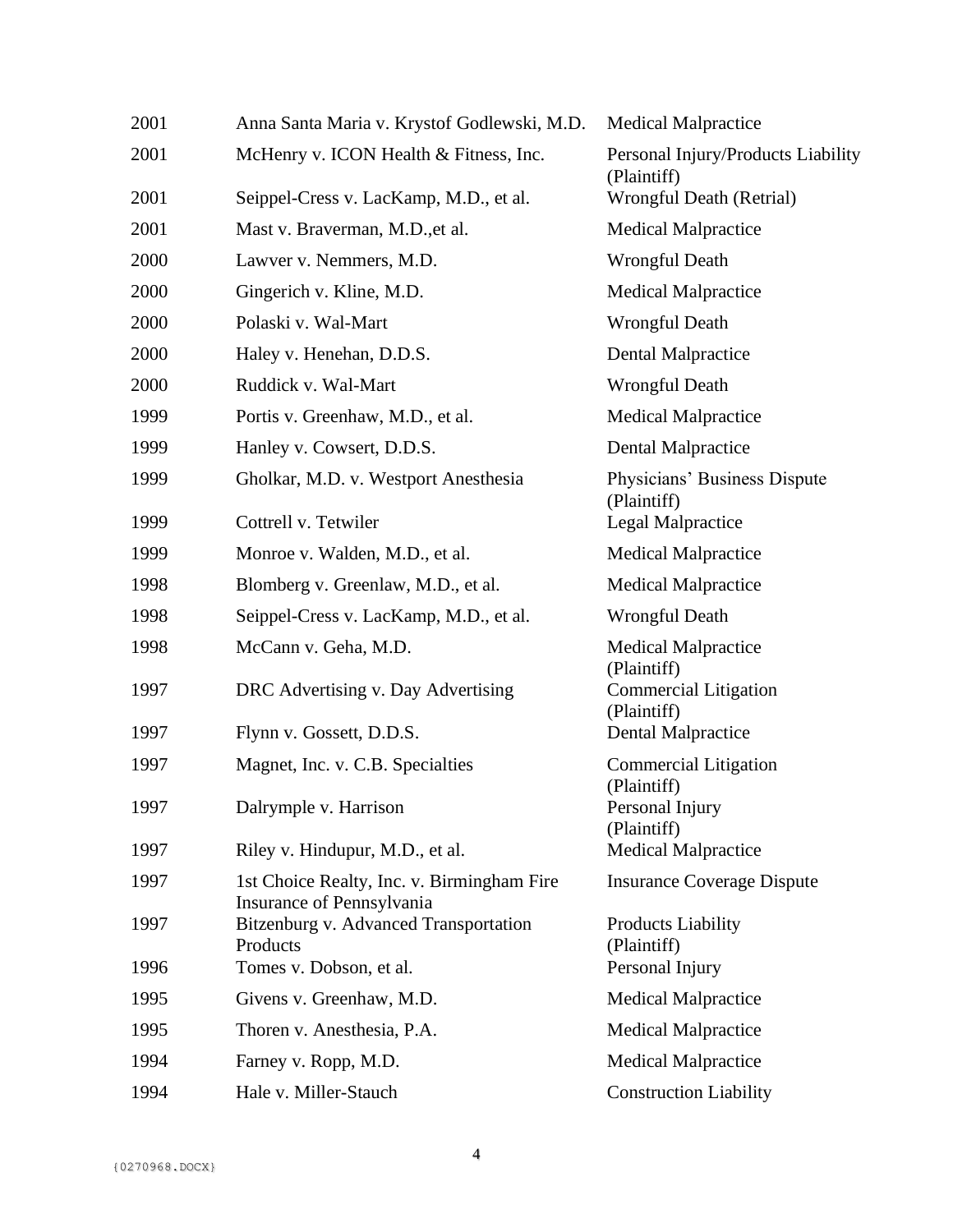| 1994 | Krough v. Bruce Hahn, M.D.                       | <b>Medical Malpractice</b><br>(Plaintiff) |
|------|--------------------------------------------------|-------------------------------------------|
| 1993 | Patel v. Clark Plumbing & Heating Co.            | <b>Product Liability</b>                  |
| 1993 | Ralston v. William L. Womack, D.O.               | <b>Medical Malpractice</b>                |
| 1993 | Barrett v. Miller, M.D.                          | <b>Medical Malpractice</b>                |
| 1992 | Smith v. Varnum-Armstrong-Deeter                 | <b>Architectural Design Liability</b>     |
| 1992 | Smith v. Upsher Laboratories, Inc.               | <b>Medical Malpractice</b>                |
| 1992 | Pfeiffer v. Eagle Manufacturing, Inc.            | <b>Product Liability</b>                  |
| 1991 | Youngstrom v. Western International              | <b>Product Liability</b>                  |
| 1991 | Osborn v. Collins, M.D.                          | <b>Medical Malpractice</b>                |
| 1990 | Vanderfeltz v. Csaki, M.D.                       | <b>Medical Malpractice</b>                |
| 1989 | Anderson v. Industrial Bearing &<br>Transmission | <b>Product Liability</b>                  |
| 1989 | Combs v. College Avenue Building Co.             | <b>Wrongful Death</b>                     |
| 1989 | Rockwell v. Emerson                              | <b>Product Liability</b>                  |
| 1988 | Henning v. Csaki, M.D.                           | <b>Medical Malpractice</b>                |
| 1988 | Freeman v. Kmart Corporation                     | <b>Business Tort</b>                      |
| 1988 | Madget v. Western Casualty                       | <b>Construction Claim</b>                 |
| 1988 | Hagaman v. Merrell Dow                           | <b>Product Liability</b>                  |
| 1988 | Johnston v. Elkins, M.D.                         | <b>Medical Malpractice</b>                |
| 1988 | Childers v. Kmart Corporation                    | Premises Liability                        |
| 1988 | Clay v. Hannah, M.D.                             | <b>Medical Malpractice</b>                |
| 1987 | Rudell v. Merrell Dow<br>(second chair)          | <b>Product Liability</b>                  |
| 1987 | Stevenson v. Van Food Center                     | Premises Liability                        |
| 1987 | Prall v. Styer                                   | <b>House Fire</b>                         |
| 1987 | Barnum v. W.Z.W.                                 | <b>Securities Fraud</b><br>(Plaintiff)    |
| 1987 | Nelson v. Hyster                                 | <b>Product Liability</b>                  |
| 1987 | Berry v. Haynie, M.D.                            | <b>Medical Malpractice</b>                |
| 1986 | Dupree v. Kmart Corporation                      | <b>False Arrest</b>                       |
| 1986 | Farmers Insurance v. Scheve                      | House Explosion<br>(Plaintiff)            |
| 1986 | Miller v. Johnson County Alarm                   | <b>Wrongful Death</b>                     |
| 1986 | Guetterman v. Fram                               | <b>Product Liability</b>                  |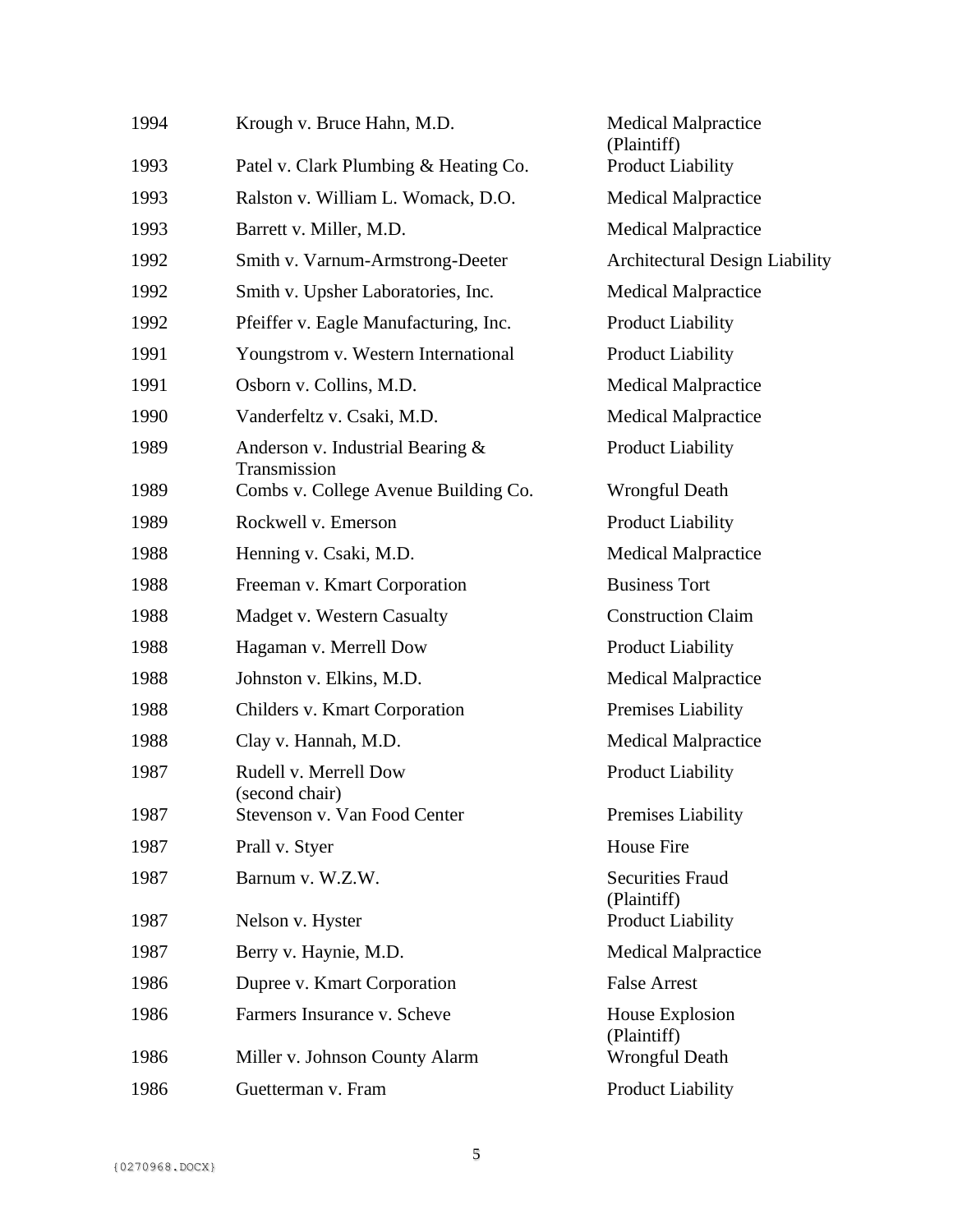| 1986 | Dziadora v. Renner                                              | Automobile Negligence                        |
|------|-----------------------------------------------------------------|----------------------------------------------|
| 1986 | Lawless v. Dahl                                                 | <b>Wrongful Death</b>                        |
| 1985 | Cox v. Blue Cross                                               | <b>Health Insurance Claim</b><br>(Plaintiff) |
| 1985 | Pippin v. Midwest Dynamics                                      | <b>Brake Repair/Product Liability</b>        |
| 1984 | Pyle v. Parcell                                                 | Automobile Negligence                        |
| 1984 | Jones v. Barr, M.D.                                             | <b>Medical Malpractice</b>                   |
| 1984 | Lehman v. Farmers Insurance Group                               | Automobile Negligence                        |
| 1983 | Shaughnessy v. State Farm Insurance                             | <b>House Fire</b>                            |
| 1983 | Sparks v. Johnson County, Kansas<br>(second chair)              | <b>Highway Design</b><br>(Plaintiff)         |
| 1983 | Hyskell v. Vohs                                                 | Automobile Negligence                        |
| 1982 | Rombaugh v. Ross                                                | Personal Injury<br>(Plaintiff)               |
| 1980 | Monsanto Enviro-Chem v. Black &<br>Veatch(member of trial team) | <b>Engineering Claim</b>                     |
| 1979 | Beggs v. Wheels Unlimited                                       | Negligence                                   |
| 1978 | Smith v. Concordia Co-op                                        | Fraud                                        |
| 1978 | Davis v. Clark<br>(second chair)                                | Fraud and Undue Influence                    |
| 1977 | Barlow v. G & M Masonry                                         | <b>Construction Liability</b>                |

# **ORAL ARGUMENTS TO FEDERAL COURTS OF APPEAL**

## ELEVEN

# **ORAL ARGUMENTS TO STATE APPELLATE COURTS**

# FORTY PLUS

# **TRIALS TO COURT**

# SIXTY PLUS

# **MULTI-DAY ARBITRATIONS**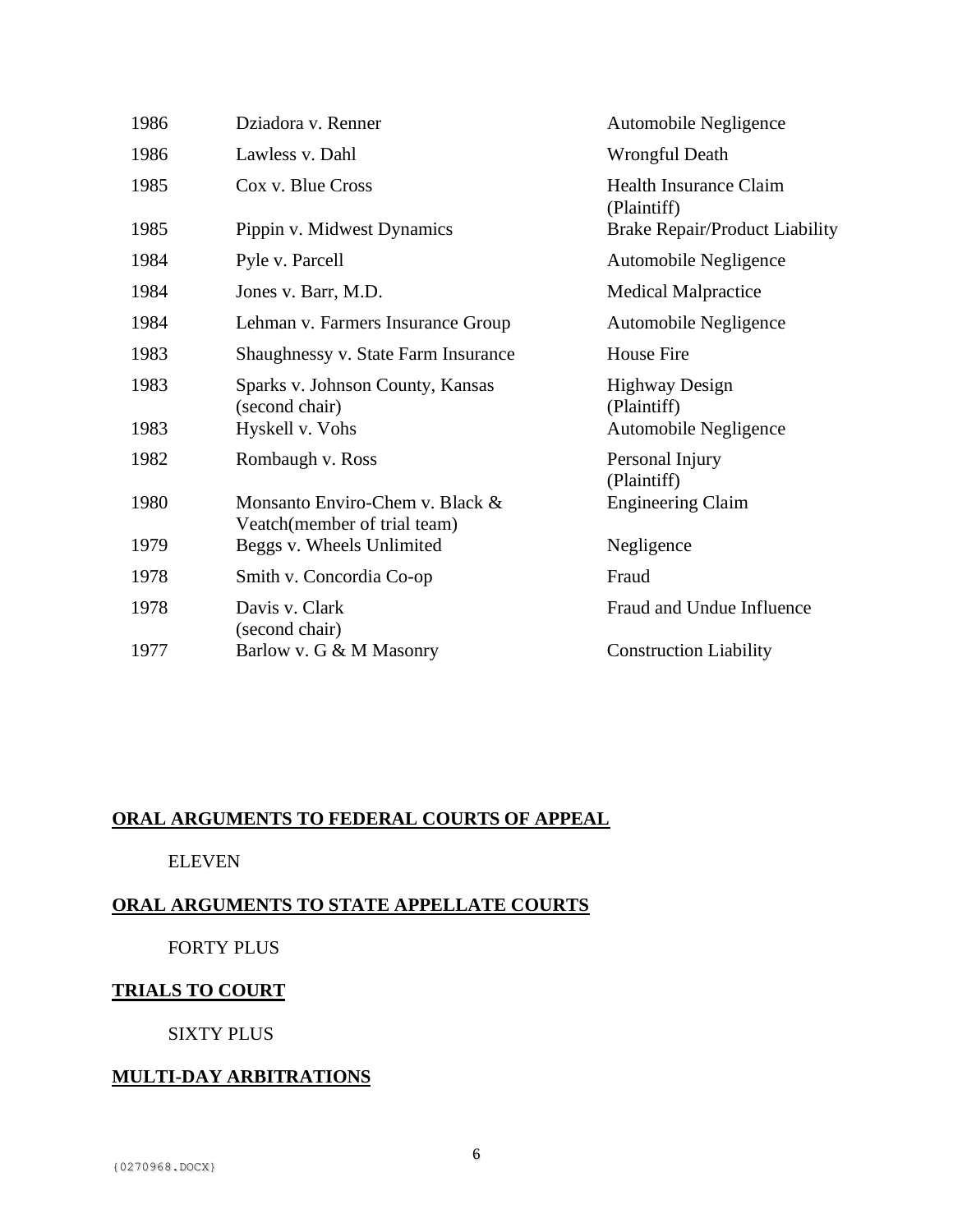TEN PLUS (as counsel)

TEN PLUS (as arbitrator)

# **MEDIATIONS (as mediator)**

# FIFTEEN PLUS

- Securities
- Personal injury/wrongful death
- Business disputes

### **EDUCATION**

| <b>Law School:</b>                  | Southern Methodist University                                                                                                                                                                                                                                   |
|-------------------------------------|-----------------------------------------------------------------------------------------------------------------------------------------------------------------------------------------------------------------------------------------------------------------|
|                                     | (Hatton W. Sumners Scholar)                                                                                                                                                                                                                                     |
|                                     | J.D. 1977, cum laude                                                                                                                                                                                                                                            |
|                                     | <b>Organizations:</b>                                                                                                                                                                                                                                           |
| <b>College:</b>                     | Notes and Comments Editor,<br>Journal of Air Law & Commerce<br>Barristers (Chief Baron)<br>Order of the Coif<br>Phi Delta Phi<br>University of Kansas (Summerfield Scholar)<br>B.A. in Philosophy, History and English Honors 1974,<br>with highest distinction |
|                                     | <b>Organizations:</b>                                                                                                                                                                                                                                           |
|                                     |                                                                                                                                                                                                                                                                 |
|                                     | Sachem Circle of Omicron Delta Kappa<br>Phi Beta Kappa<br><b>Student Senate</b><br>Sigma Nu Fraternity                                                                                                                                                          |
| <b>High School:</b>                 | <b>Shawnee Mission South High School</b><br><b>National Merit Scholar</b>                                                                                                                                                                                       |
| <b>PERSONAL</b>                     |                                                                                                                                                                                                                                                                 |
| <b>Married:</b><br><b>Children:</b> | Carol A. Keplinger<br>Mark (10/10/76)<br>Marie (11/11/80)<br>Kristen (7/6/86)                                                                                                                                                                                   |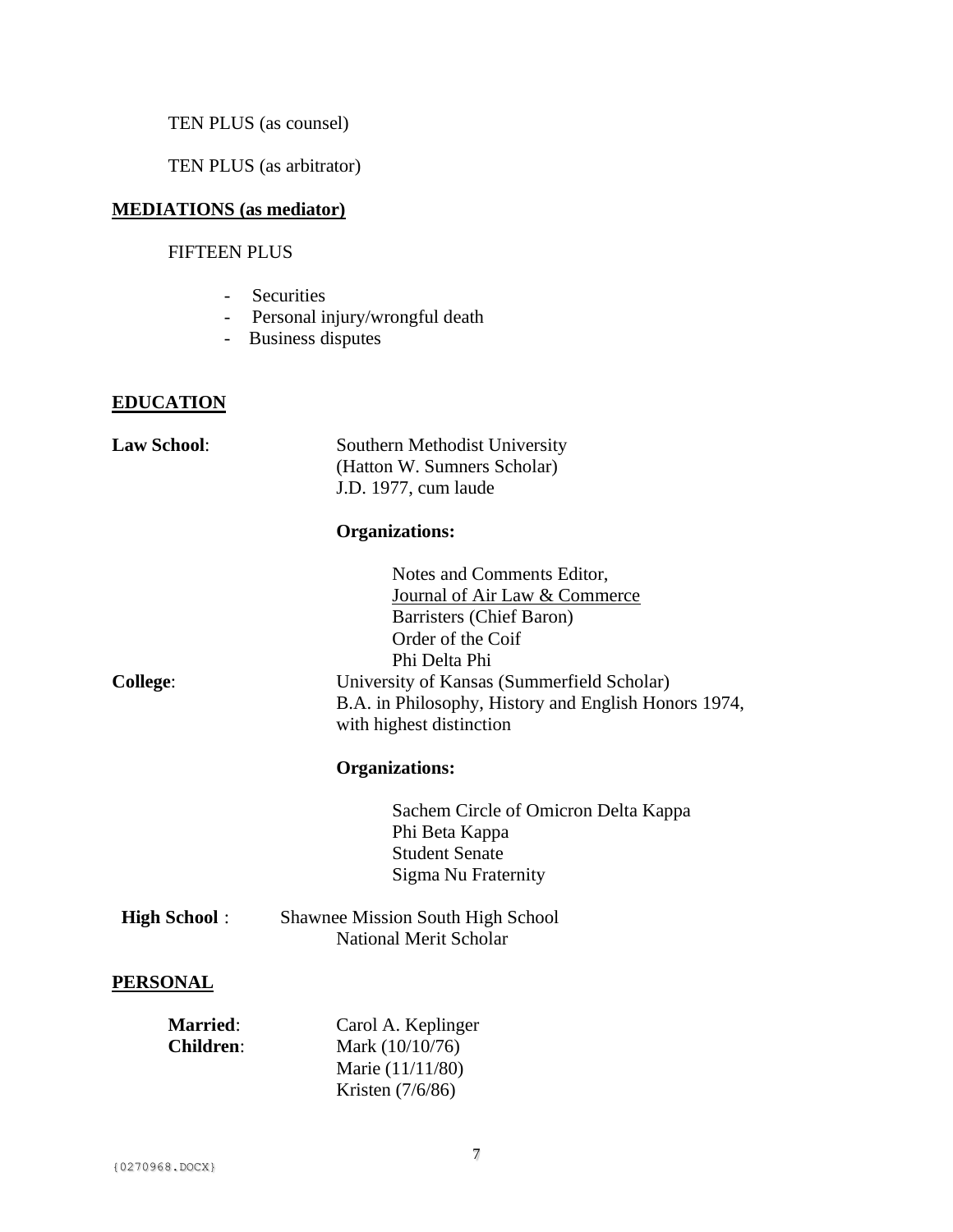#### Kailyn (11/18/91) Courtney (9/19/92)

### **AFFILIATIONS**

Norris Keplinger Hicks & Welder, L.L.C. 1994-2022 Overland Park, Kansas Manager

Payne & Jones, Chartered 1982-94 Overland Park, Kansas Partner

Blackwell, Sanders, Matheny, Weary & Lombardi 1979-82 Kansas City, Missouri Associate

Clark, Mize & Linville 1977-79 Salina, Kansas Associate

## **ORGANIZATIONS**

Fellow, American College of Trial Lawyers Fellow in the International Society of Barristers Kansas Bar Association Chairman, Insurance Committee: 1990-92 Chairman, Kansas Lawyers Service Corporation: 1992-2001 Kansas Association of Defense Counsel Director, 1990-1994 President-Elect, 1992-93 President, 1993-94 The Missouri Bar American Board of Trial Advocates International Association of Defense Counsel Association of Defense Trial Attorneys-Member, Executive Council (1999 - 2002) Kansas Chairman (1997 to 2012) Defense Research Institute Master, Earl E. O'Connor American Inn of Court (1990 to 2005) Membership Chair (1999 – 2000) Nominating Chair (2000 – 2001) American Bar Association (1977 - 1995) United Methodist Church of the Resurrection Board of Trustees (2002-2005), Church Council (2006), Staff Parish Committee (2006-2009), Building Committee (2012  $-2019$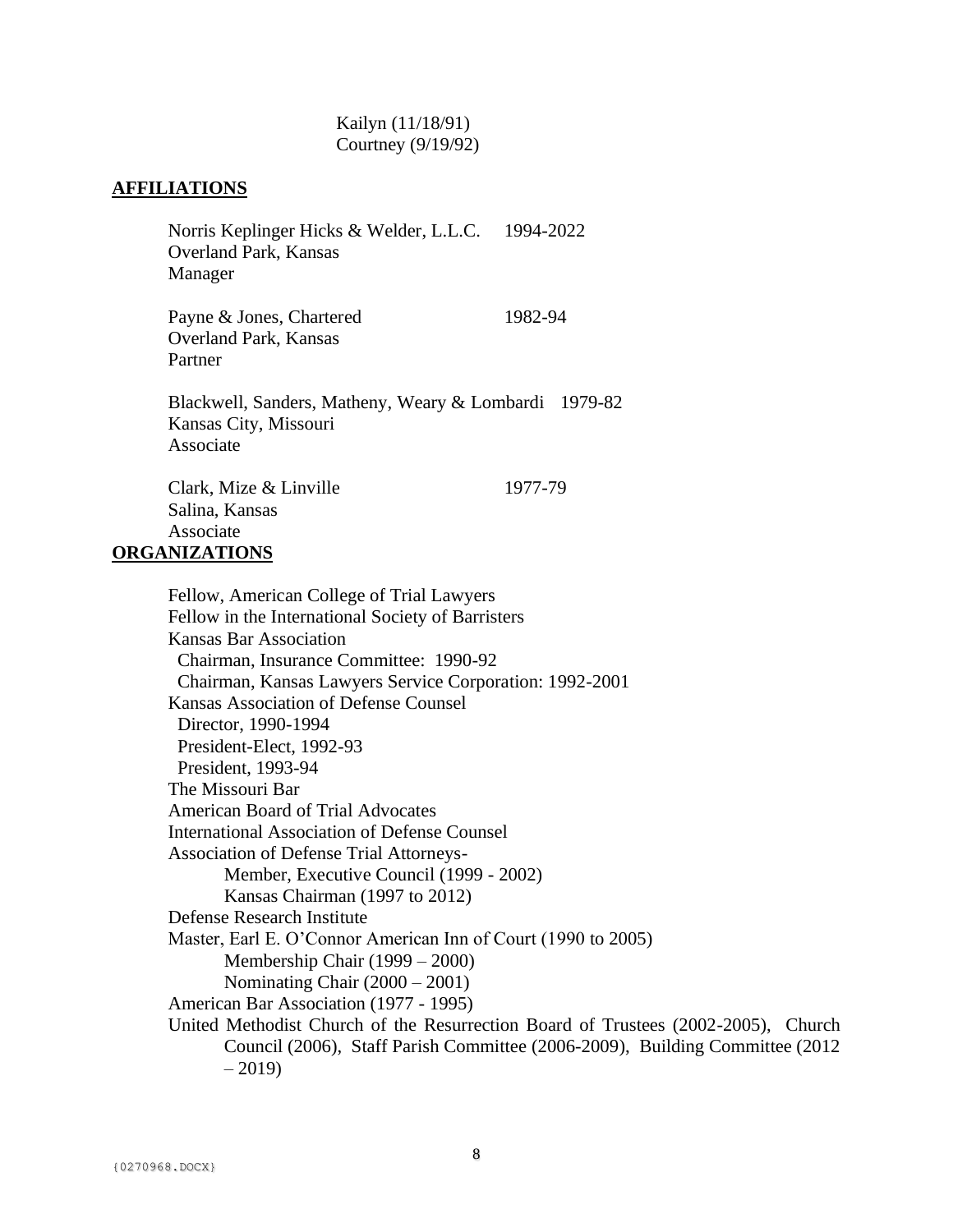### **HONORS**

Best Lawyers in America – since 1995 Rated AV Preeminent by American Registry of Attorneys Best Lawyers in Kansas City, Kansas City Magazine, since 2000 Best Lawyers in Kansas City, Ingram's, since 1998 Listed in Super Lawyers, Missouri and Kansas, since 2002 Listed in Super Lawyers, Corporate Counsel Edition, since 2009 Who's Who in America – since 1995 Who's Who in American Law – since 1990 Who's Who in the World – since 1992 Outstanding Defense Bar Leader Award - 1994 (awarded by Defense Research Institute based on service as President of Kansas Association of Defense Counsel) International Who's Who of Professionals Top Attorneys in Missouri & Kansas Kansas Health Care Stabilization Fund "Workhorse of the Year" award – 2007, 2009, 2012, 2013, 2014, 2015, 2016 and 2017 U.S. News & World Report Best Law Firms AV Preeminent Rating with Martindale-Hubbell Marquis Who's Who 2019 Lifetime Achievement Award Recipient

### **PUBLICATIONS**

Case Note, 41 Journal Air Law & Commerce 524 (1975)

Comment, "An Examination of Traditional Arguments on Regulation of Domestic Air Transport", 42 Journal Air Law & Commerce 187 (1976)

"Must the Same Ten Jurors Assent to Every Part of a Special Verdict?", 53 Journal of Kansas Bar Association, No. 2 (1984)

"Preserving a Parapet - Privity in Purely Commercial Transactions", Newsletter of Kansas Association of Defense Counsel (Summer, 1986)

"Reflections on a Drug Product Liability Trial", Newsletter of Kansas Association of Defense Counsel (Winter, 1988)

"Wrongful Pregnancy: A House Divided", 23 Tort & Insurance Law Journal 496 (1988)

"Preserving Contribution Claims", 45 Journal of the Missouri Bar, No.2 (1989)

"Defense Practice in the 1990's - A Bridge to the Future", Newsletter of Kansas Association of Defense Counsel (April, 1993)

"Our Statutory System for Actual Damages in Tort: Kansas in Wonderland?", Journal of the Kansas Bar Association (January, 1994)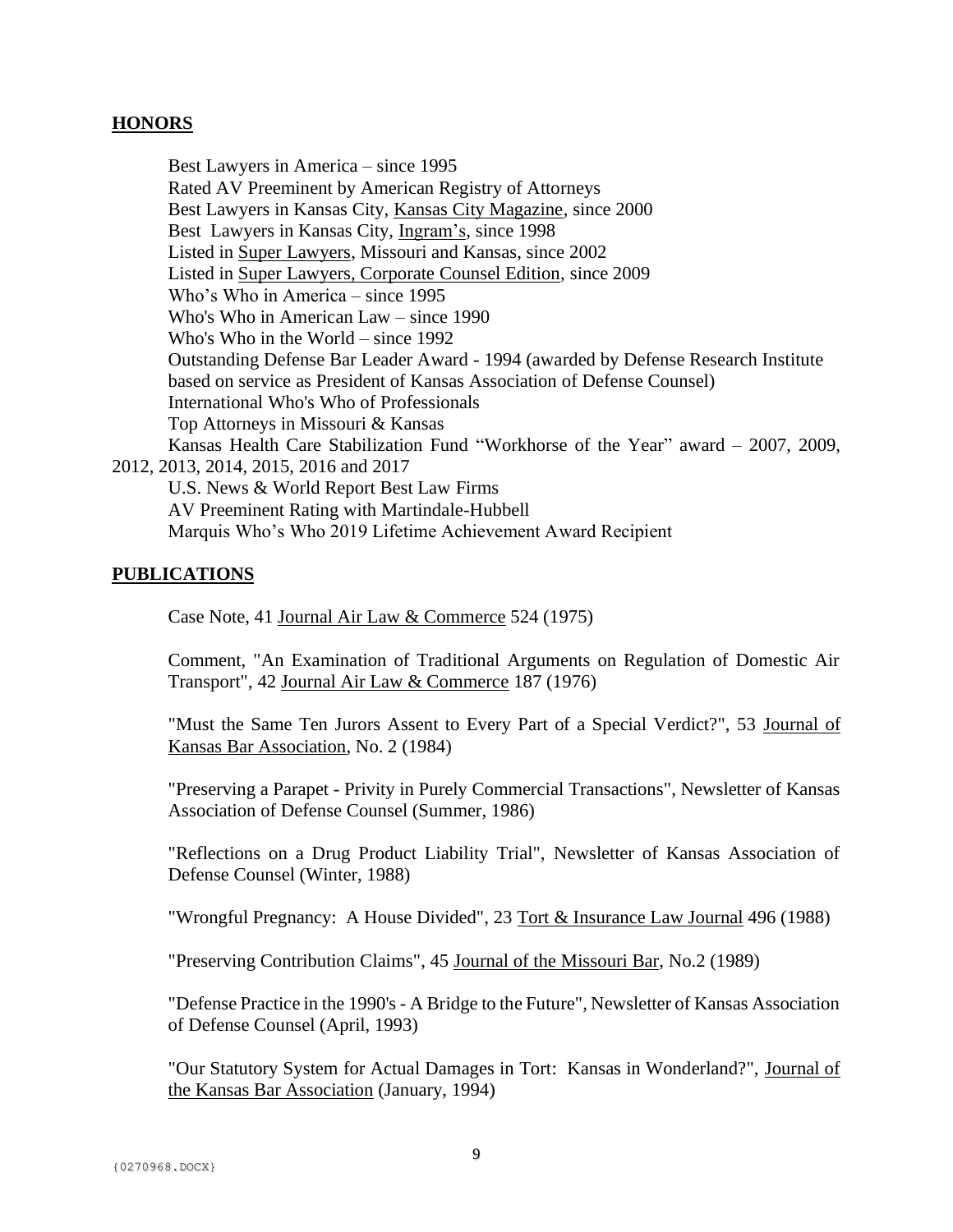"Tort Reform Update", Newsletter of Kansas Association of Defense Counsel (November, 1994)

"The Malpractice Crisis - Have the Doctors Won?", Together (March, 1995)

"The Restatement 3d of Torts", Journal of the Kansas Association of Defense Counsel (Spring, 1996)

"Exercising the Citizen's Prerogative", (Together, Fall, 1996)

"DRI Recommends Case Handling Guidelines for Insurers," The Association Press (Summer 2000, Vol. 7, No. 2, p. 8)

"Multiple Damage Caps for Claims Against Healthcare Providers," Journal of The Missouri Bar, (May/June, 2004).

"Defining the Standard of Care With Medical Experts As Part of Plaintiff's Case-in-Chief: An Opportunity For Defendants," For the Defense, (November 2006).

"Direct Examination of Expert Witnesses: Examining Experts Expertly," For the Defense, (September 2007).

### **PRESENTATIONS**

"Annual Review of Kansas Decisions", Kansas Association of Defense Counsel (Summer, 1987)

"Demonstrative Evidence", Kansas Legal Assistants Society (1988)

"Personal Injury Litigation Practice in Kansas", National Business Institute (1990)

"Missouri State Legal Expense Fund", Missouri Medical Insurance Company (September, 1993)

"Insurance Basics for the Kansas Lawyer", Kansas Bar Association (November, 1993)

"Damages in Kansas", Kansas Association of Defense Counsel (December, 1993)

"Conflicts of Interest, the Tri-Partite Relationship", Missouri Medical Insurance Defense Lawyers Seminar (September, 1995)

"Topics in Federal Multi-District Litigation", ADTA Annual Meeting, Bermuda (April, 1997)

"Preserving the Patient/Physician Relationship", Kansas City Medical Society (May 15, 1997)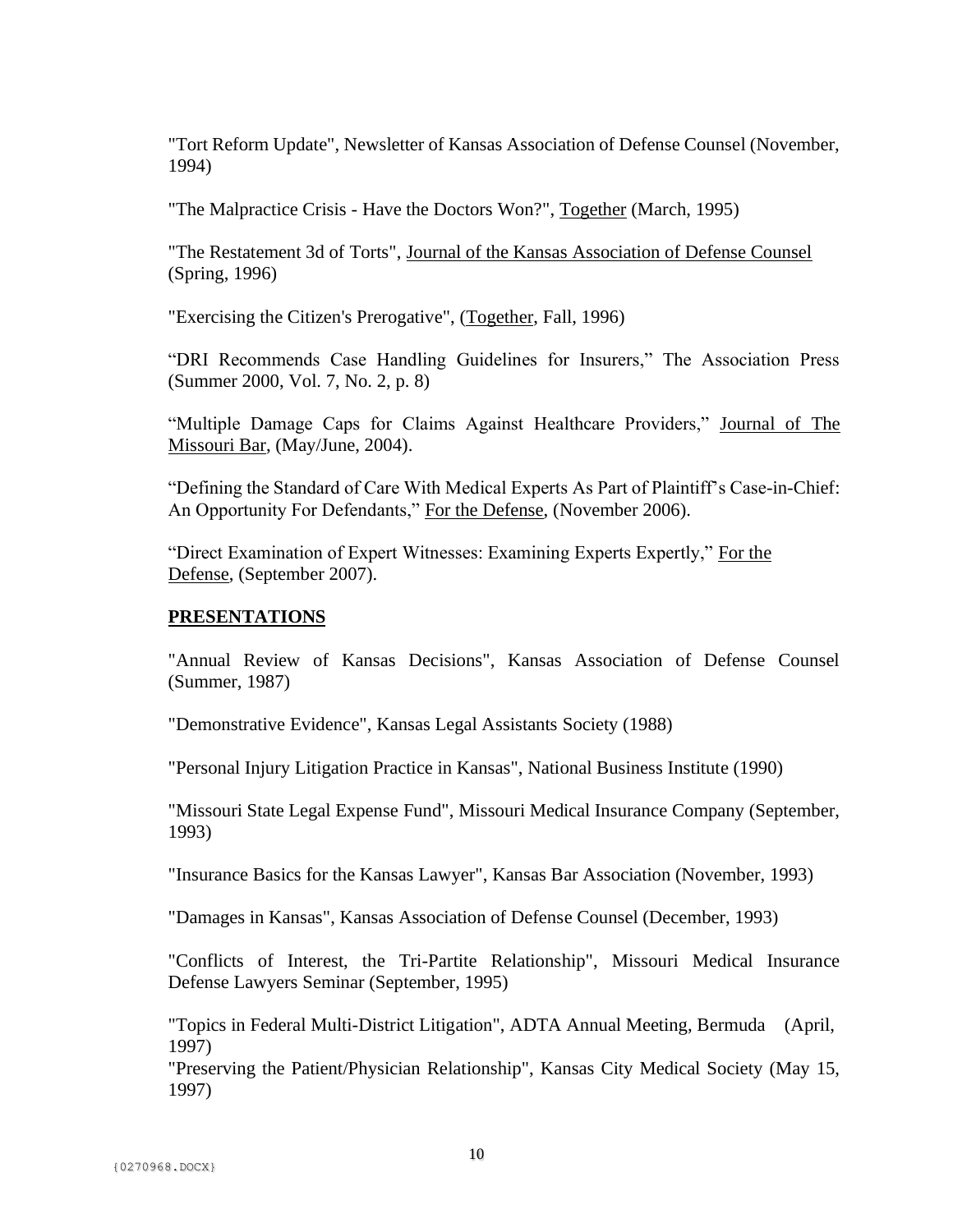"Local Federal Rules in Kansas", Lorman Education Services, Kansas City, Missouri (June 13, 1997)

"Causes of Actions for Lost Chance of Survival", Missouri Medical Insurance Company Seminar, Lake of the Ozarks, Missouri (October 3, 1997)

"Enriching Physician Patient Communication and The Anatomy of a Lawsuit", Missouri Medical Insurance Company Risk Management Program, Kansas City, Missouri (May 13, 1998)

"Local Federal Rules in Kansas", Lorman Education Services, Kansas City, Missouri (June 23, 1998)

"Local Federal Rules in Kansas", Lorman Education Services, Kansas City, Missouri (June 18, 1999)

"Who's Hot in Personal Injury Litigation", KCMBA, Kansas City, Missouri (November 9, 2001).

"Developments in Hospital Agency and Damages Caps", Medical Assurance Seminar, Kansas City, Missouri (October 16, 2002).

Moderator, "Practical Solutions to Ethical Problems," The Earl E. O'Connor American Inn of Court Fourth Annual Ethics in Litigation Forum (May 29, 2003)

"Special Problems: Medical Bills, Liens and Agency," Missouri Bar Seminar, The Defense of Medical Malpractice Cases After Tort Reform, July 13, 2007, Kansas City, Missouri.

"Efforts to Preserve the Monetary Limit or 'Cap' on Non-Economic Damages Recoverable Against Healthcare Providers in Kansas," ProAssurance Defense Attorney Seminar, October 17, 2007, Branson, Missouri

"Production of Expert Witnesses' 1099 Tax Forms and Schedule C," ProAssurance Defense Attorney Seminar, October 17, 2007, Branson, Missouri

"Direct Examination of Expert Witnesses: Examining Experts Expertly," Health Care Stabilization Fund Defense Counsel Seminar, May 2, 2008, Overland Park, Kansas

"Jury Trial Innovations Panel: Can the Jury Trial be Improved?," KBA Annual Meeting, June 18, 2009, Overland Park, Kansas

"The Less-Than-Perfect Doctor-Patient Relationship: Case Studies and Tips" – Medical Protective Risk Management Seminar, Spring 2010, Overland Park, Kansas